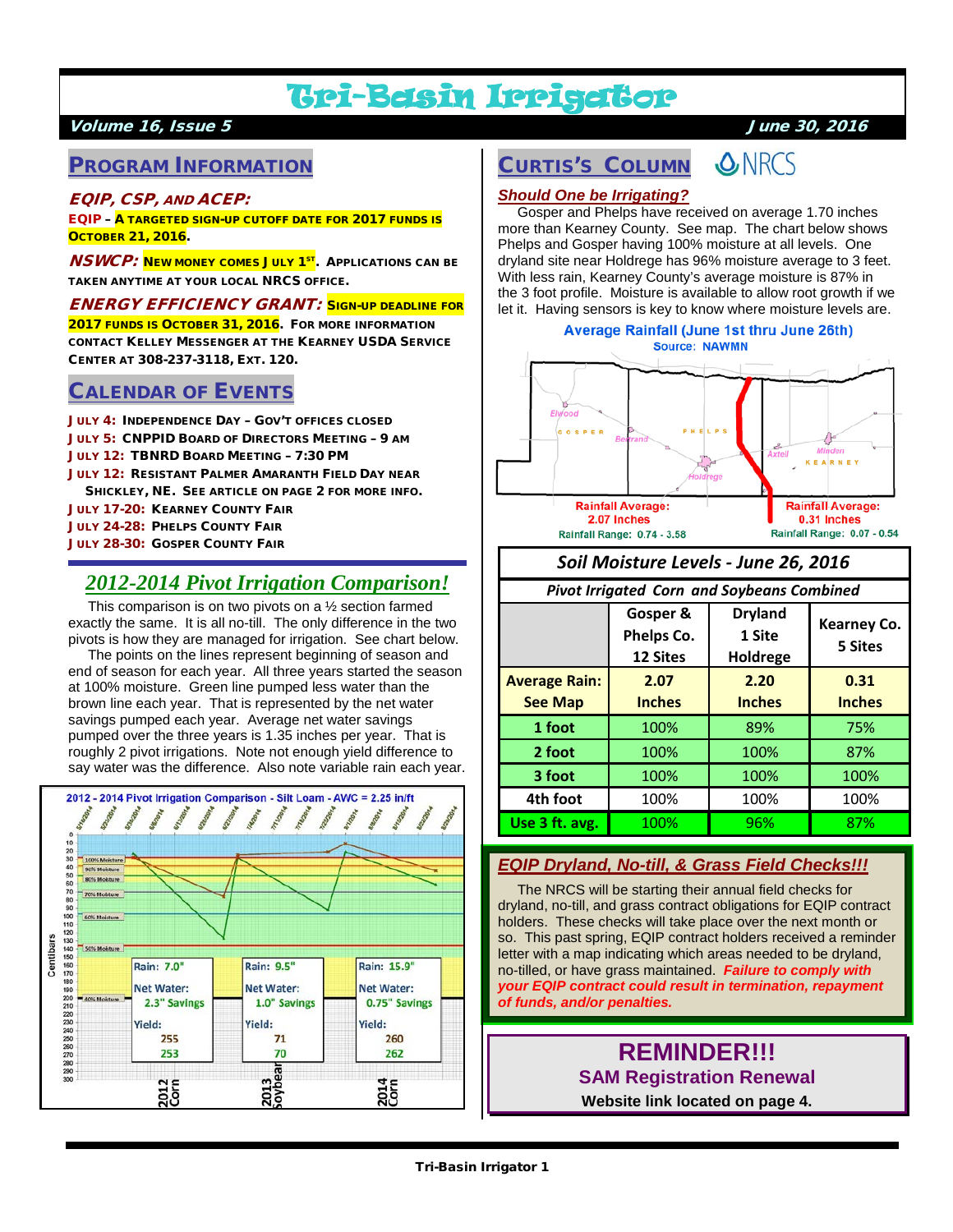# CNPPID NOTES



#### *Conserving water in the wet years:*

 Applying too little irrigation water would be a mistake this year; so is over-irrigation. Good conservation measures are appropriate in every year, wet or dry. No-till or strip-till is also a good idea in every year to build and hold topsoil and moisture.

 It takes time for excess precipitation to soak through the root zone and reach a deep aquifer, and the recharge water takes a lateral as well as a vertical path to get there. Depending on the regional geology, areas of a declining water table may result in the compaction of aquifer materials. Compaction events decrease the total storage volume of the aquifer, likely for all time. Both the current and the future health of the aquifer can be in the hands of the current users.

 On the surface (river) water side, applying extra water to private lands during a major flood event can be beneficial if it is done prior to nitrogen and herbicide applications, all reservoirs are full and downstream landowners are praying for relief. We will ask for your help if that occurs, but this is not that year. Lake McConaughy is 1.3 ft. below full pool today; there is room for a panhandle storm and room to take the flood pool storage water WY Reclamation held up for NE while the South Platte River was running high. We will have good inflows throughout the summer. The El Nino event that brought these wet conditions is waning now and climatologists predict formation of a moderate La Nina event, a cold and dry winter, perhaps degrading to drought for our area within the next few years. We cannot forget; the 2002 spring water elevation at Lake McConaughy was not reached again until 2010 even with allocations in place, 2005-2009. Water conserved in times of plenty is water stored for use well into the lean years.

# TRI-BASIN NRD NEWS



#### *Remember to Take Water Samples for Nitrogen Management Reports:*

 If you have fields in Phase 2 or Phase 3 of our Groundwater Quality Management Area (see map), you are required to sample your own irrigation water and test it for nitrates each year. With above average rains in some portions of the district causing a delayed start to the irrigation season, it's important to remember to collect the water samples once you start irrigating. If possible, you should take samples after the well has been running for a while, in order to get more accurate results.

 The results from the samples you take this irrigation season will be used in nitrogen planning for next year's crop and reported on your 2016 Nitrogen Management Reports. Sample bottles are available at Tri-Basin NRD and the NRCS offices.



# **NEBRASKA EXTENSION EXTRAS NEXTENSION**

#### *Resistant Palmer Amaranth Field Day – July 12:*

 Nebraska Extension is providing an On-Farm "Resistant Palmer Amaranth Management Field Day" on Tuesday, July 12, 2016. This free demonstration will occur near Shickley, NE in Fillmore County (intersection of Rd 2 & Rd Q). Educational topics will provide both chemical and nonchemical troublesome resistant weeds control strategies.

 Following the field experiment demonstrations beginning at 9:00 am; a free noon lunch will be served. Then, at 12:15 pm, Dr. Jason Norsworthy, will be the keynote speaker with the field day ending at 1:00 p.m.

 More registration information is available on the Nebraska Extension website: *[http://agronomy.unl.edu/weedresistmgt.](http://agronomy.unl.edu/weedresistmgt)* If interested in carpooling to this event, contact Todd Whitney, Extension Educator (308-995-4222).

#### *Controlling Herbicide Resistant Pigweeds:*

 Herbicide cross-resistant Palmer amaranth (*Amaranthus palmeri)* and waterhemp (*Amaranthus tuberculatus*) weeds have been especially troublesome in many corn and soybean this year. Although fields vary, confirmed herbicide "mode of action" resistance may now include: ALS *(acetolactate synthase)* inhibitor; Amino Acid Synthesis Inhibitors; triazine (atrazine); glyphosate (Roundup®); and HPPD inhibitor; resulting in more complicated weed control strategies.

 Before new weed control tactics can be implemented, it is important to correctly identify the target weeds. Often amaranth weeds are all called, "pigweeds," without proper species identification. In Nebraska, the four most common species are: redroot pigweed (*Amaranthus retroflexus)*; smooth pigweed (*Amaranthus hybridus)*; common waterhemp (*Amaranthus rudis)*; and Palmer amaranthus (*Amaranthus palmeri).*

 The most common way to identify young Palmer amaranthus is the rosette (poinsettia) appearance. Both waterhemp and Palmer amaranth stems are hairless; while other pigweeds have hairy stems. Later, Palmer amaranth leaves have white chevron (V-shaped) watermarks that look like the top of a "finger-print" on their leaves.

 Palmer amaranth weeds usually emerge later than the other pigweeds with emergence ranging from mid-May until mid-September. Usually, Palmer seeds do not remain viable in the soil as long as the other pigweed species; but can still survive 2 to 5 years; while other pigweed seeds are viable 1 to 7 years. Therefore, cultural weed control such as burying tiny amaranth seeds with deep tillage may reduce Palmer population up to 50 percent. However, since the seeds remain viable for up to five years, deep tillage is only recommended (at most) once every five years. From a soil health perspective, though, the benefits for weed control must be weighed against reducing soil covering residue, which aids in erosion control. Tillage also lowers soil water holding capacity by fracturing soil structure and lowering soil organic matter content.

 Herbicide rotation and more intense crop rotations may also combat resistant weeds establishment. To further fight resistance, diversify weed control practices by planting cover crops, managing field borders and cleaning equipment before moving to the next field. Also, sterilize manure piles to prevent survival of potential weed seeds. This usually requires raising manure pile internal temperatures to 160ºF. Finally, intentionally limit weed seed production. Although amaranth (emerging after 7-leaf stage corn) may have little impact on crop yields, weed seeds produced this fall may be long-term risks for upcoming cropping systems.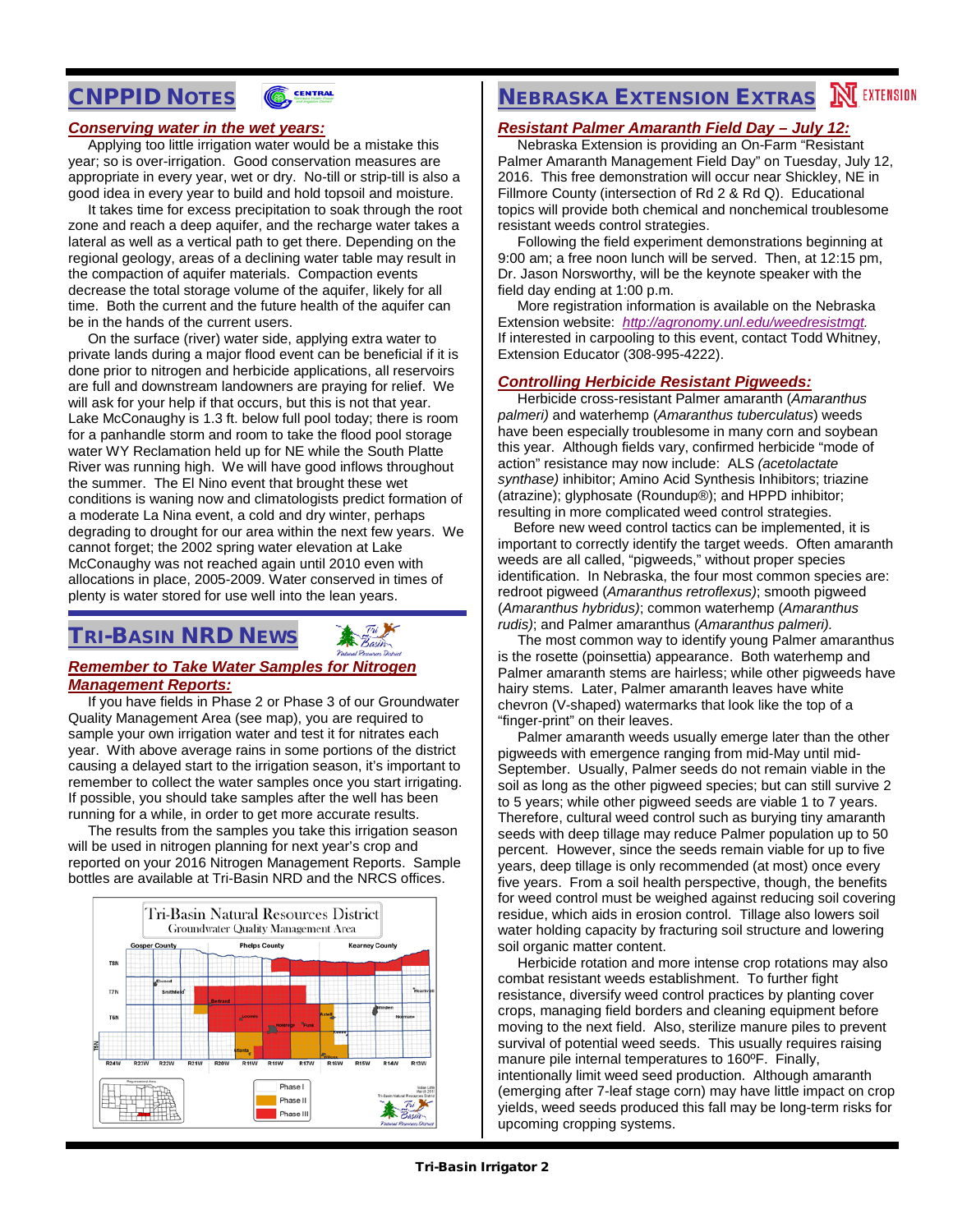# NAWMN CROP ET INFORMATION

Additional Information and other ET resources can be found at websites listed under "ET Information Sites" below.

# Inches of Crop Water Use (ET)  $=$ **Evaporation x Kc**

|              | <b>June 13 - June 19</b> |      | <b>June 20 - June 26</b> |      |
|--------------|--------------------------|------|--------------------------|------|
| <b>Site</b>  | <b>Evaporation</b>       | Rain | <b>Evaporation</b>       | Rain |
| 1            | 2.30                     | 0.74 | 1.85                     | 0.65 |
| $\mathbf{2}$ | 2.20                     | 1.80 | 1.90                     | 0.08 |
| 3            | 2.20                     | 0.50 | 1.75                     | 0.10 |
| 4            | 2.10                     | 1.15 | 1.70                     | 0.21 |
| 5            | 2.25                     | 2.30 | 1.50                     | 0.43 |
| 6            | 2.40                     | 0.50 | 1.60                     | 0.20 |
| 7            | 1.80                     | 2.65 | 1.40                     | 0.11 |
| 8            | 2.00                     | 1.10 | 1.70                     | 0.35 |
| 9            | 2.40                     | 0.90 | 1.90                     | 0.70 |
| 10           | 2.40                     | 0.49 | 1.90                     | 0.11 |
| 11           | 2.20                     | 1.05 | 1.70                     | 0.20 |
| 12           | 1.80                     | 0.89 | 1.40                     | 0.47 |
| 13           | 2.80                     | 0.34 | 2.00                     | 0.05 |
| 14           | 2.50                     | 0.23 | 1.80                     | 0.19 |
| 15           | 2.00                     | 0.00 | 1.60                     | 0.08 |
| 16           | 2.60                     | 0.00 | 1.95                     | 0.00 |
| 17           | 2.40                     | 0.00 | 2.00                     | 0.00 |



*2016 Map of NAWMN Sites across the Tri-Basin NRD.*

| <b>Crop Coefficients (Kc)</b> |      |                           |      |
|-------------------------------|------|---------------------------|------|
| Corn                          |      | <b>Soybeans</b>           |      |
| <b>Stage</b>                  | Кc   | <b>Stage</b>              | Кc   |
| 2 leaf                        | 0.10 | Cotyledon (VC)            | 0.10 |
| 4 leaf                        | 0.18 | 1st Node (V1)             | 0.20 |
| 6 leaf                        | 0.35 | 2nd Node (V2)             | 0.40 |
| 8 leaf                        | 0.51 | 3rd Node (V3)             | 0.60 |
| 10 leaf                       | 0.69 | Beg. Bloom (R1)           | 0.90 |
| 12 leaf                       | 0.88 | <b>Full Bloom (R2)</b>    | 1.00 |
| 14 leaf                       | 1.01 | Beg. Pod (R3)             | 1.10 |
| 16 leaf                       | 1.10 | <b>Full Pod (R4)</b>      | 1.10 |
| Silk - Beg. Dent              | 1.10 | Beg. Seed (R5)            | 1.10 |
| 1/4 Milk Line                 | 1.04 | <b>Full Seed (R6)</b>     | 1.10 |
| <b>Full Dent (1/2 Milk)</b>   | 0.98 | <b>Yellow Leaf (R6.5)</b> | 1.00 |
| 3/4 Milk Line                 | 0.79 | Beg. Mat. (R7)            | 0.90 |
| <b>Black Layer</b>            | 0.60 | Full Mat. (R8)            | 0.20 |
| <b>Full Maturity</b>          | 0.10 | <b>Mature</b>             | 0.10 |

### CROP STAGE INFORMATION

**Corn (V7-7 Leaf to V14-14 Leaf stage):** Corn at the 12-leaf stage should be drawing moisture from 2 feet. The 15-leaf stage is the beginning of the most crucial period of plant development in terms of seed yield.

Avg. daily water use from June 20 – June 26 was 0.09"-0.29".

#### **Soybeans (V3-3rd Node stage to R1-Beg Bloom stage):**

Soybeans at R1 should be drawing moisture from 2 feet. Vertical root growth increases sharply at R1. Secondary roots and root hairs proliferate after R1 in the top 9 inches. Avg. daily water use from June 20 – June 26 was 0.12"-0.26".

June 20–June 26 *(17 of 17 NAWMN sites reporting): Average weekly rainfall was 0.23 (range 0.00 to 0.70). Average weekly ET for corn was 1.32 and for soybeans was 1.35.*

## ET INFORMATION SITES

#### **NAWMN Sites:**

 *[http://www.cnppid.com/news-info/weatheret](http://www.cnppid.com/news-info/weatheret-data/nebraska-agricultural-water-management-network/)[data/nebraska-agricultural-water-management-network/](http://www.cnppid.com/news-info/weatheret-data/nebraska-agricultural-water-management-network/) <https://nawmn.unl.edu/ETdata/DataMap>*

**CropWatch:** *<http://cropwatch.unl.edu/gdd-etdata>* **CNPPID:** *<http://www.cnppid.com/news-info/weatheret-data/>* **Water Use Hotline:** 1-800-993-2507

| <b>Corn Stage</b> |                      | <b>DESCRIPTION</b>                                                                                                                                                                                                  |  |  |
|-------------------|----------------------|---------------------------------------------------------------------------------------------------------------------------------------------------------------------------------------------------------------------|--|--|
| V <sub>14</sub>   | 14 Leaves            | Leaf stage is defined by number of leaves with visible collars. The collar is a discolored line where the<br>leaf meets the stalk. This line circles the stalk. TIP: Add 2-4 leaves when counting leaves due to the |  |  |
| V <sub>16</sub>   | 16 Leaves            | lower leaves being lost during plant development.                                                                                                                                                                   |  |  |
| R <sub>1</sub>    | Silking              | Begins when any silks are visible outside the husks.                                                                                                                                                                |  |  |
|                   |                      |                                                                                                                                                                                                                     |  |  |
|                   | <b>Soybean Stage</b> | <b>DESCRIPTION</b>                                                                                                                                                                                                  |  |  |
| V(n)              | Nth Node             | The V "number" equals the number nodes on mainstem having an unfolded trifoliate leaf.                                                                                                                              |  |  |
| R <sub>1</sub>    | Beg. Bloom           | At least one open flower is present at any main stem node.                                                                                                                                                          |  |  |